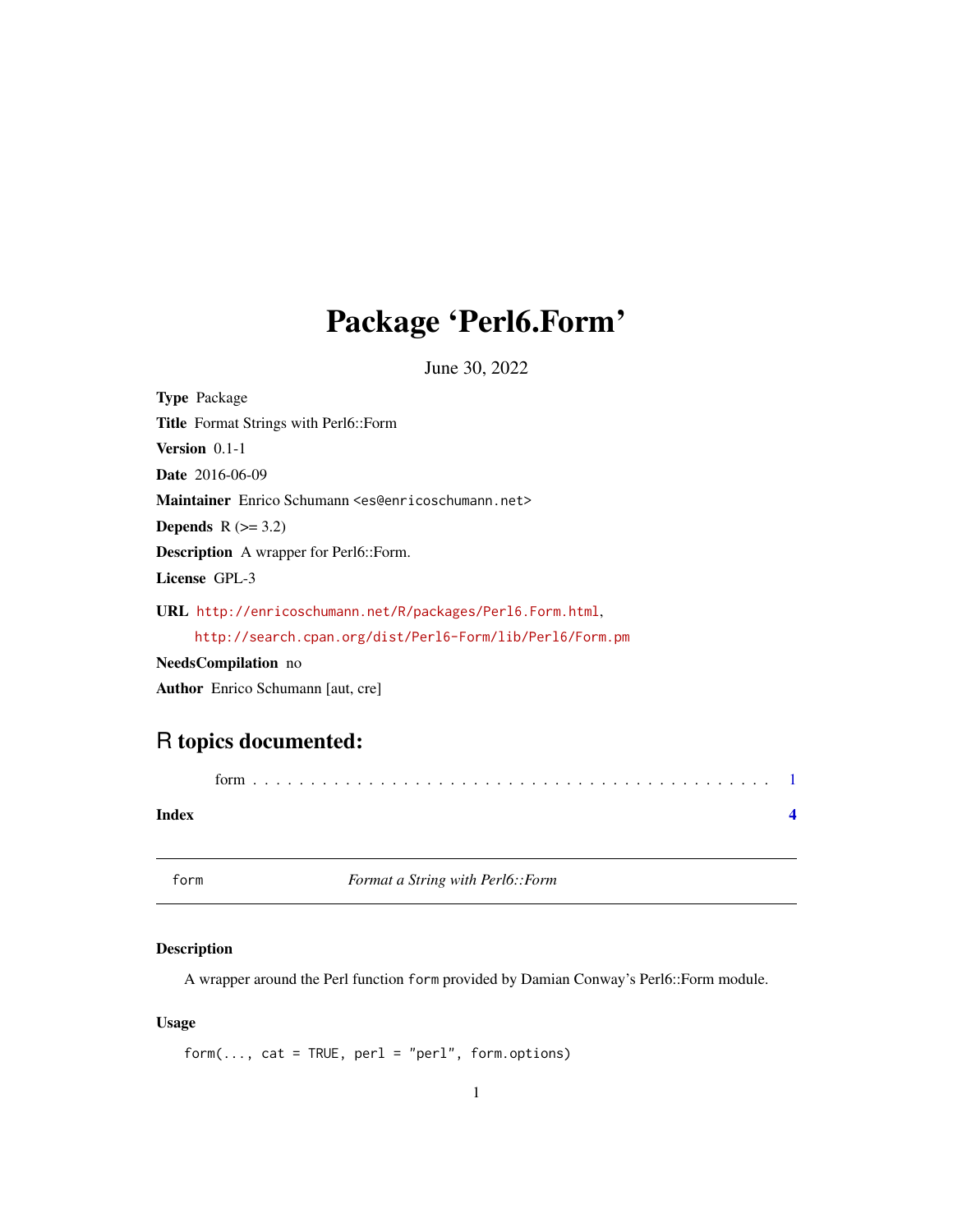#### Arguments

| $\cdot$ $\cdot$ $\cdot$ | character and numeric vectors. See Examples.     |
|-------------------------|--------------------------------------------------|
| cat                     | logical: should result be printed?               |
| perl                    | name and path of the perl programme              |
| form.options            | optional: a list of named options; see Examples. |

#### Details

A simple wrapper, implemented via a call to [system2](#page-0-1).

#### Value

character

#### Author(s)

Enrico Schumann

#### References

See the extensive help of the Perl function: [http://search.cpan.org/~dconway/Perl6-Form/](http://search.cpan.org/~dconway/Perl6-Form/lib/Perl6/Form.pm) [lib/Perl6/Form.pm](http://search.cpan.org/~dconway/Perl6-Form/lib/Perl6/Form.pm)

#### See Also

[system2](#page-0-1)

#### Examples

```
nums <- c(2.1711119999, 1000.1, 0.999)
form("* {]]]]]].[} *", nums)
## ... results in
## * 2.17 *## * 1000.1 *
## * 1.00 *
## use decimal separator as specified by locale
form("{]]]]]],[}", nums,
    form.options = list(locale = 1))
Names <- c("Al", "Bob", "Carl")
Values <- c(0.257, 100.1, 98)
form("+--------+--------+",
    "| Id | Value |'',
    "+========+========+",
```
<span id="page-1-0"></span> $2 \t\t form$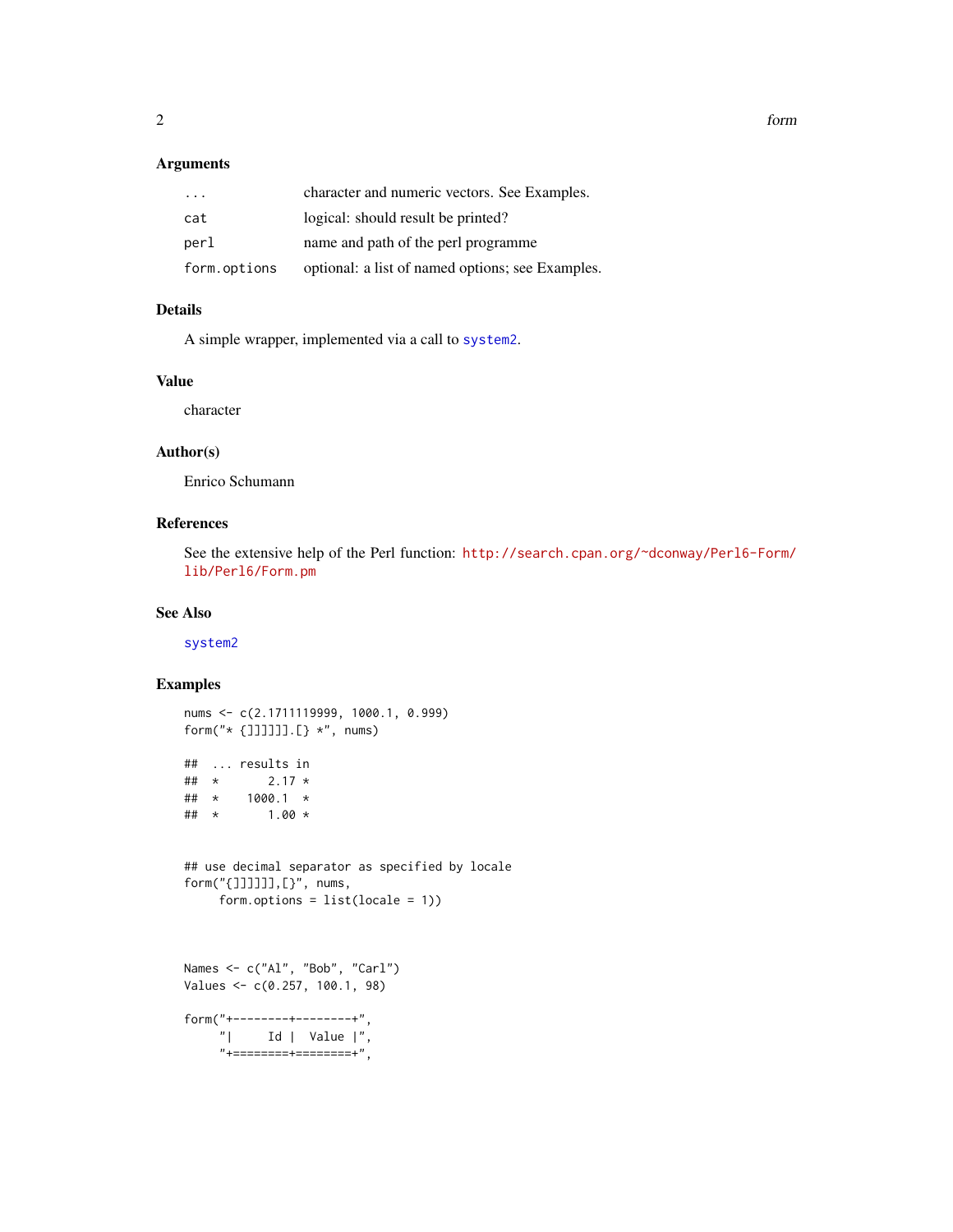form

|    | "  {]][[}   {]].[}  ",                  |
|----|-----------------------------------------|
|    | Names, Values,                          |
|    | "+--------+--------+")                  |
|    |                                         |
| ## | results in                              |
|    |                                         |
| ## | Id   Value                              |
| ## | $+$ = = = = = = = = + = = = = = = = = + |
| ## | $ $ Al $ $ 0.26                         |
| ## | Bob   100.1                             |
| ## | Carl   98.0                             |
| ## | --------+--------+                      |